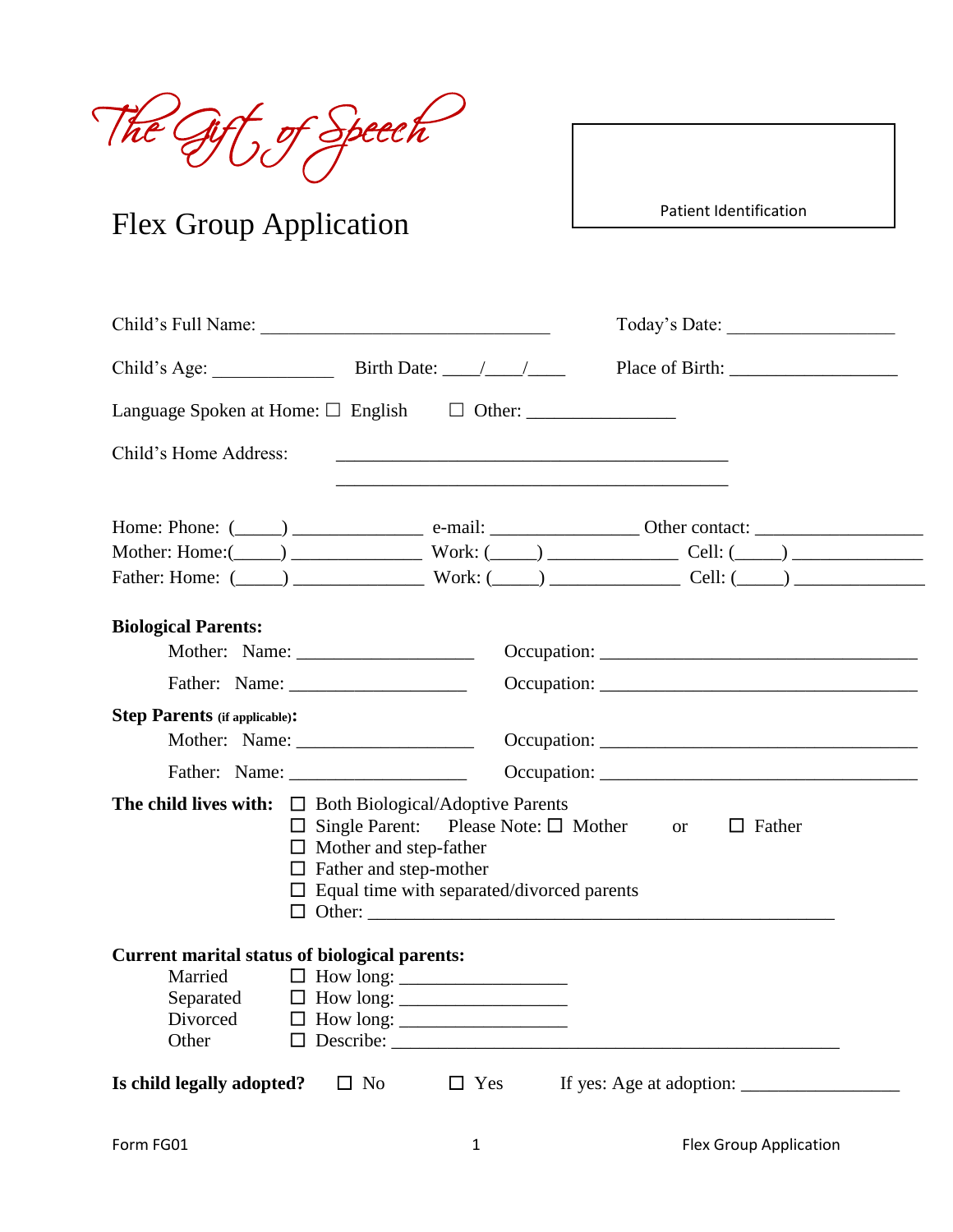| - Speech                                                                                                                                                                                                                                                                                                                                                                                 |                               |               |
|------------------------------------------------------------------------------------------------------------------------------------------------------------------------------------------------------------------------------------------------------------------------------------------------------------------------------------------------------------------------------------------|-------------------------------|---------------|
|                                                                                                                                                                                                                                                                                                                                                                                          | <b>Patient Identification</b> |               |
| Parents' education (Highest level completed):                                                                                                                                                                                                                                                                                                                                            | <b>Mother</b>                 | <b>Father</b> |
| 1. Some school but less than completion of high school<br>2. Up to high school diploma or equivalent (GED)<br>3. Technical/trade school or some college<br>4. College graduate or equivalent (B.A., B.S.)<br>5. Post graduate/Professional degree (M.A., Ph.D., M.D.)                                                                                                                    |                               |               |
| <b>Child's siblings</b> (list names and ages)<br>Full brother:                                                                                                                                                                                                                                                                                                                           |                               |               |
|                                                                                                                                                                                                                                                                                                                                                                                          |                               |               |
|                                                                                                                                                                                                                                                                                                                                                                                          |                               |               |
|                                                                                                                                                                                                                                                                                                                                                                                          |                               |               |
|                                                                                                                                                                                                                                                                                                                                                                                          |                               |               |
|                                                                                                                                                                                                                                                                                                                                                                                          |                               |               |
| Phone: ( <u>000)</u> Teacher: <u>Constantine and Constantine and Constantine and Constantine and Constantine and Constantine and Constantine and Constantine and Constantine and Constantine and Constantine and Constantine and Const</u><br>(Counselor or homeroom teacher in no primary)                                                                                              |                               |               |
|                                                                                                                                                                                                                                                                                                                                                                                          |                               |               |
| <b>School History</b><br>Has your child:<br>Had an Individualized Education Plan (IEP)?<br>Had a 504 or other accommodations?<br>2.<br>Attended resource, remedial, or special education classes?<br>3.<br>Ever repeated or failed a grade?<br>4.<br>5. Had difficulty making/keeping friends?<br>Had behavioral problems in school?<br>6.<br>7. Been suspended or expelled from school? | <b>Currently</b>              | In the Past   |
| What is your child's current school performance:<br>$\Box$ Failing<br>$\Box$ Below Average<br>$\Box$ Average                                                                                                                                                                                                                                                                             | $\Box$ Above Average          |               |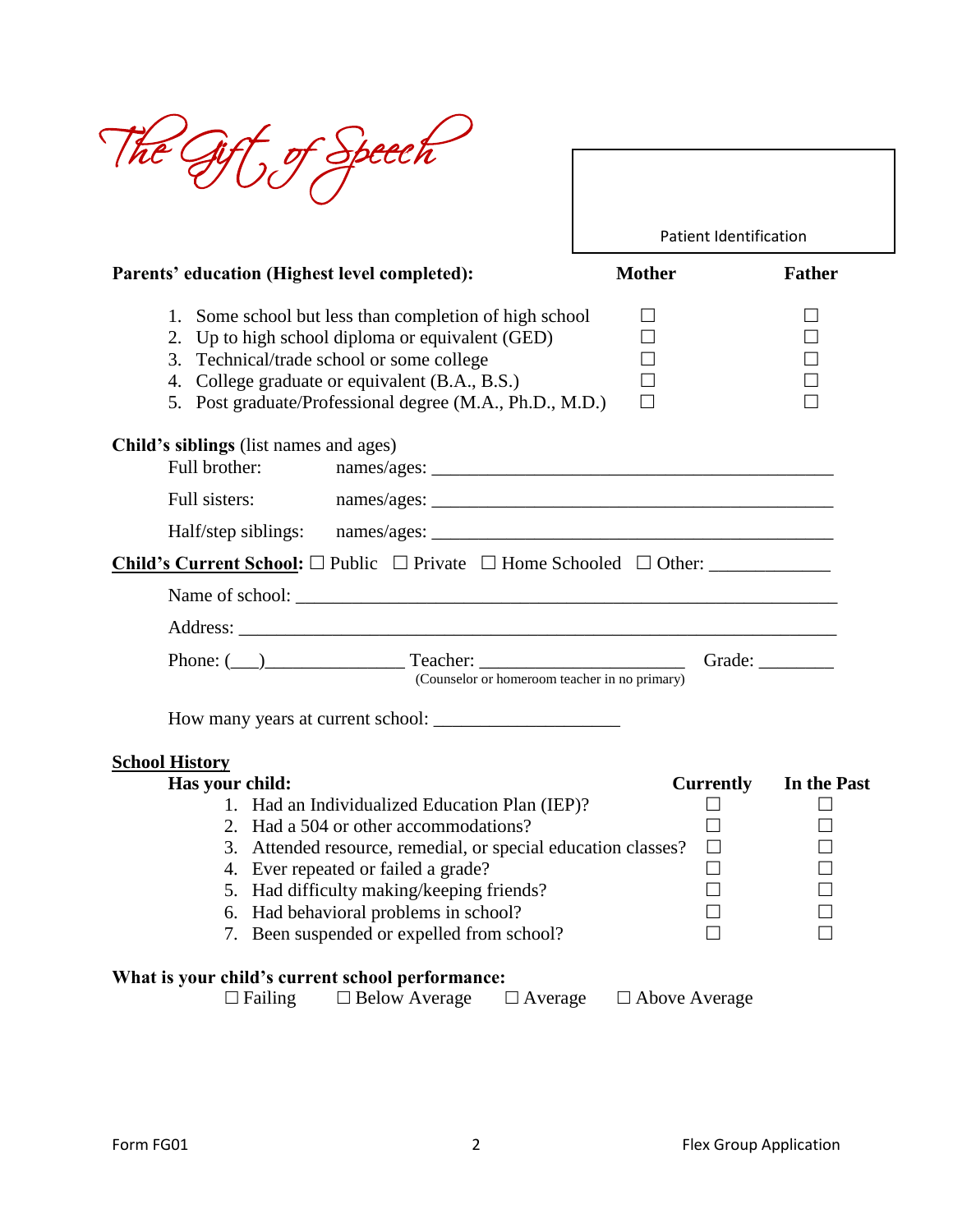The Gift of Speech

Patient Identification

| <b>Developmental History</b>    |  |
|---------------------------------|--|
| When did your child:            |  |
| Say his/her first words:        |  |
| Put two or more words together: |  |
| Take his/her first steps:       |  |
| First become toilet trained:    |  |
|                                 |  |

| <b>Mental Health Problems</b>          | Age | <b>Who Diagnosed?</b>                                    | <b>Treatment Received?</b>                                                                                               |
|----------------------------------------|-----|----------------------------------------------------------|--------------------------------------------------------------------------------------------------------------------------|
| $\Box$ OCD                             |     |                                                          |                                                                                                                          |
| Tourette/Other Tic Disorder<br>$\perp$ |     |                                                          | <u> 1980 - Andrea Andrew Maria (h. 1980).</u><br>1900 - Andrew Maria (h. 1980).                                          |
| $\Box$ Anxiety Disorder                |     |                                                          | <u> 2000 - Andrea Andrew Maria (b. 2001)</u>                                                                             |
| <b>ADHD</b><br>- 1                     |     |                                                          |                                                                                                                          |
| $\Box$ Depression                      |     |                                                          | <u> Alexandro Alexandro (Alexandro Alexandro Alexandro Alexandro Alexandro Alexandro Alexandro Alexandro Alexandro A</u> |
| $\Box$ Bipolar Disorder                |     |                                                          |                                                                                                                          |
| <b>Eating Disorder</b><br>ப            |     |                                                          |                                                                                                                          |
| $\Box$ Asperger's/Autism               |     |                                                          | <u> 1980 - Jan Samuel Barbara, margaret eta biztanleria (h. 1980).</u>                                                   |
| $\Box$ Intellectually Disabled         |     | <u> 1989 - Johann Stein, mars an deus an deus Angels</u> |                                                                                                                          |
| $\Box$ Posttraumatic Stress Disorder   |     |                                                          |                                                                                                                          |
| $\Box$ Psychotic Disorder              |     |                                                          | <u> 1980 - Jan Samuel Barbara, político establecer a la contrada de la contrada de la contrada de la contrada de</u>     |
| <b>Substance Abuse</b>                 |     | <u> 1989 - Andrea State Andrew Maria (</u>               |                                                                                                                          |
| $\Box$ Learning Disorder               |     |                                                          | <u> 1980 - Jan Samuel Barbara, margaret eta idazlearen 19a - Antonio II.a eta idazlearen 19a - Antonio II.a eta i</u>    |
| $\Box$ Other                           |     |                                                          |                                                                                                                          |

Has your child ever have thoughts of wanting to hurt himself/herself?  $\Box$  Yes  $\Box$  No

**Medical History** (type and date):

| Allergies             |  |  |
|-----------------------|--|--|
| Significant illnesses |  |  |
| Significant injuries  |  |  |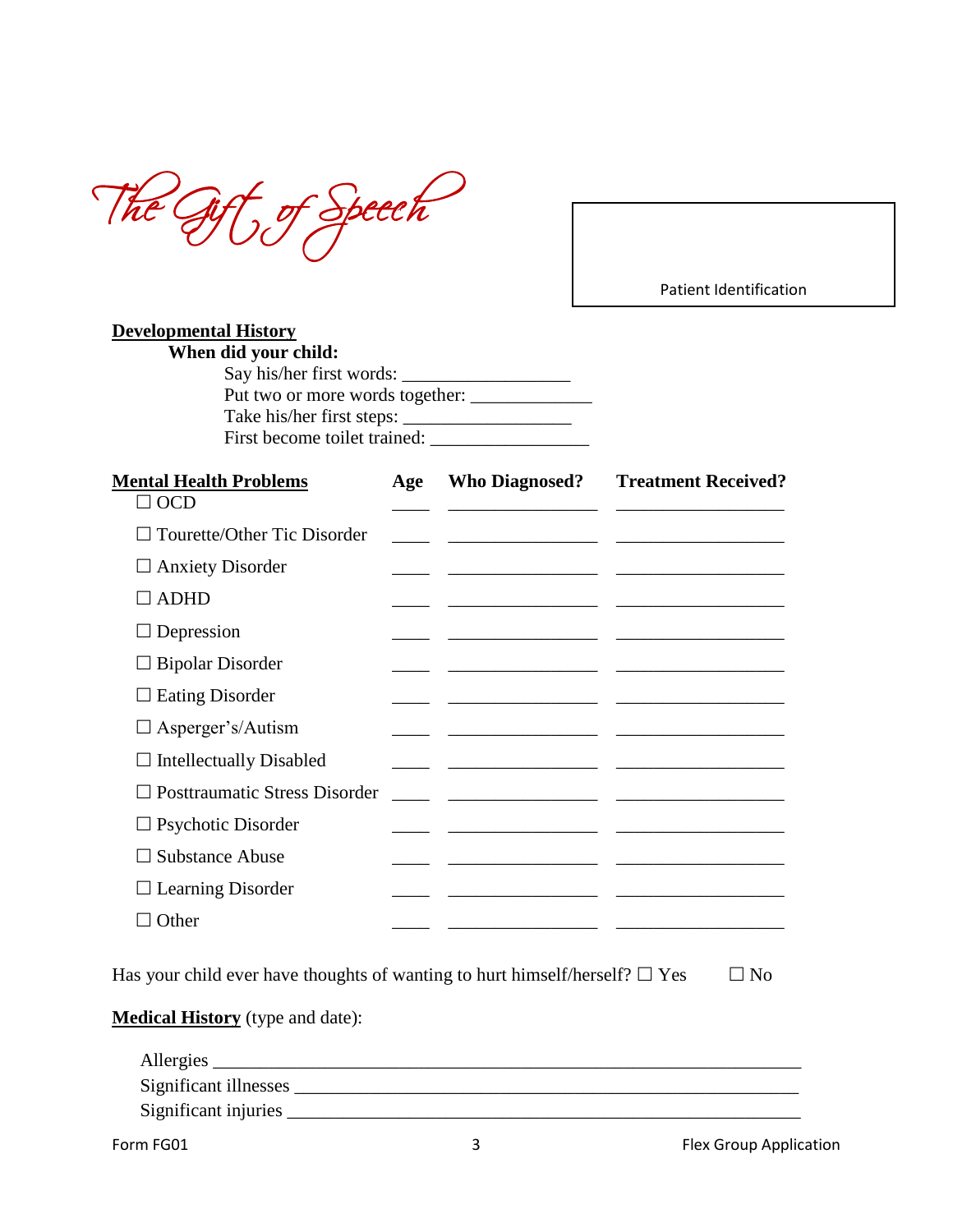\_\_\_\_\_\_\_\_\_\_\_\_\_\_\_\_\_\_\_\_\_\_\_\_\_\_\_\_\_\_\_\_\_\_\_\_\_\_\_\_\_\_\_\_\_\_\_\_\_\_\_\_\_\_\_\_\_\_\_\_\_\_\_\_\_\_\_\_\_\_\_

The Gift of Speech

Patient Identification

## **Medication History:**

| <b>Medication</b> | <b>Start Date</b> | <b>End Date</b><br>(if applicable) | <b>Current/Final</b><br><b>Dose</b> | <b>How Effective?</b><br><b>Any Side Effects?</b> |
|-------------------|-------------------|------------------------------------|-------------------------------------|---------------------------------------------------|
|                   |                   |                                    |                                     |                                                   |
|                   |                   |                                    |                                     |                                                   |
|                   |                   |                                    |                                     |                                                   |
|                   |                   |                                    |                                     |                                                   |
|                   |                   |                                    |                                     |                                                   |
|                   |                   |                                    |                                     |                                                   |

**Has your child ever had legal problems?** No Yes, please describe: \_\_\_\_\_\_\_\_\_\_\_\_\_\_\_\_\_\_

### **Family history of psychiatric/emotional problems:**

- $\Box$  Anxiety Disorder  $\Box$  ADHD  $\Box$  Depression
- $\Box$  Bipolar Disorder  $\Box$  Eating Disorder  $\Box$  OCD
	-
- 
- $\square$  Learning Disorder  $\square$  Other:
- 
- 
- 
- $\Box$  Asperger's/Autism  $\Box$  Intellectual Disability  $\Box$  Tourette/Other Tic Disorder
- $\Box$  Posttraumatic Stress  $\Box$  Psychotic Disorder  $\Box$  Substance Abuse

**Child's Name: Date:** <u>**Date: Child's Name: Date: Child's Name: Child's Name: Child's Name: Child's Name: Child's Name: Child's Name: Child's Name: Child's Name: Child's Name: Child's Name: Chil</u>** 

Form FG01 **1** Flex Group Application